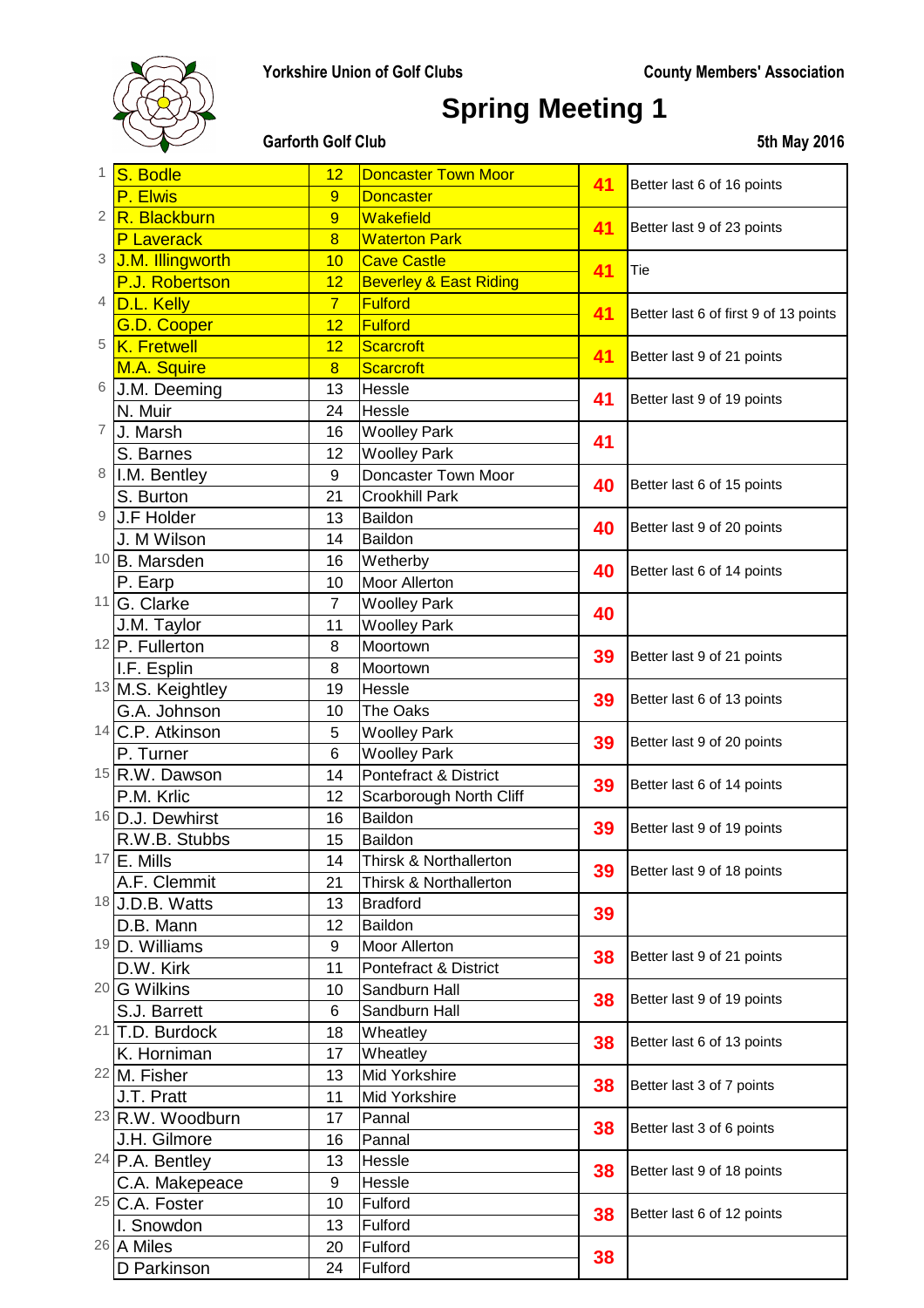

# **Spring Meeting 1**

|  | <sup>27</sup> M.G. Belcher | 10             | Mid Yorkshire               | 37 | Better last 9 of 21 points            |
|--|----------------------------|----------------|-----------------------------|----|---------------------------------------|
|  | J. Ball                    | 19             | Mid Yorkshire               |    |                                       |
|  | 28 D.J. Banks              | 20             | Wheatley                    | 37 | Better last 9 of 19 points            |
|  | F.J. Foster                | 13             | Wheatley                    |    |                                       |
|  | 29 K.W. Hessay             | 7              | Fulford                     | 37 | Better last 9 of 18 points            |
|  | G.A. Topping               | 16             | Fulford                     |    |                                       |
|  | 30 S.J. Wheelhouse         | 11             | <b>Howley Hall</b>          | 37 | Better last 6 of 12 points            |
|  | J.M. Haywood               | 21             | <b>Howley Hall</b>          |    |                                       |
|  | 31 J.T.C. Portas           | 19             | Middlesbrough               | 37 | Better last 9 of 17 points            |
|  | M.T. Murphy                | 18             | Middlesbrough               |    |                                       |
|  | 32 J. Goundry              | 16             | Saltburn by the Sea         | 37 |                                       |
|  | <b>G</b> Emmerson          | 11             | Saltburn by the Sea         |    |                                       |
|  | 33 J.R. Atkinson           | 10             | Shipley                     | 36 | Better last 9 of 21 points            |
|  | T. Shields                 | 25             | Shipley                     |    |                                       |
|  | 34 J.R. Dexter             | 14             | Garforth                    | 36 | Better last 9 of 19 points            |
|  | M Kilbride                 | 16             | Garforth                    |    |                                       |
|  | 35 R. Burns                | 10             | Saltburn by the Sea         | 36 | Better last 6 of 13 points            |
|  | A French                   | 15             | Saltburn by the Sea         |    |                                       |
|  | 36 B.J. Glacken            | 13             | Shipley                     | 36 | Better last 3 of 6 points             |
|  | J.R. Bailey                | 21             | Shipley                     |    |                                       |
|  | 37 C.K. Glendinning        | 19             | Northcliffe                 | 36 | Better last 3 of 5 points             |
|  | K. Bailey                  | 15             | Northcliffe                 |    |                                       |
|  | 38 A.M. Burton             | 4              | York                        | 36 | Better last 9 of 18 points            |
|  | N. Ivel                    | 10             | York                        |    |                                       |
|  | 39 D.C. Nalton             | 5              | Saltburn by the Sea         | 36 | Better last 6 of 12 points            |
|  | P. Blair                   | 11             | Saltburn by the Sea         |    |                                       |
|  | 40 J.A. Britton            | 14             | Hessle                      | 36 | Better last 6 of 11 points            |
|  | M.J. Britton               | 12             | Hessle                      |    |                                       |
|  | 41 P. Scott                | 18             | Heworth                     | 36 | Better last 9 of 17 points            |
|  | R.H. Jenkins               | 19             | Elland                      |    |                                       |
|  | 42 T.S. Kelsall            | 11             | Mid Yorkshire               | 36 | Better last 9 of 15 points            |
|  | S.E.S. White               | 20             | Mid Yorkshire               |    |                                       |
|  | 43 R.C. Thomas             | 12             | Oakdale                     | 36 |                                       |
|  | J. Dobinson                | 17             | Oakdale                     |    |                                       |
|  | 44 M.A. Bowker             | 10             | The Oaks                    | 35 | Better last 6 of first 9 of 13 points |
|  | R. Dell                    | 14             | The Oaks                    |    |                                       |
|  | 45 J.R. Crome              | 13             | Fulford                     | 35 | Better last 9 of 18 points            |
|  | T. Shiels                  | 9              | Fulford                     |    |                                       |
|  | 46 A Maplesden             | $\overline{7}$ | Saltburn by the Sea         | 35 | Better last 3 of first 9 of 5 points  |
|  | F Morton                   | 12             | Saltburn by the Sea         |    |                                       |
|  | 47 P.M. Atkinson           | 12             | Beverley & East Riding      | 35 | Better last 6 of 12 points            |
|  | <b>B.L. O'Connor</b>       | 11             | Beverley & East Riding      |    |                                       |
|  | 48 J.E. Boardman           | 16             | Phoenix                     | 35 | Better last 6 of 11 points            |
|  | S. Allford                 | 11             | Phoenix                     |    |                                       |
|  | 49 R.P. Hope               | 20             | Shipley                     | 35 | Better last 9 of 17 points            |
|  | D.J. Mazurke               | 18             | Shipley                     |    |                                       |
|  | 50 P.J. Skelton            | 9              | <b>Halifax Bradley Hall</b> | 35 | Better last 3 of 6 points             |
|  | <b>B.W.S. Crowther</b>     | 13             | <b>Halifax Bradley Hall</b> |    |                                       |
|  | 51 J.B. Hallam             | 15             | Middlesbrough               | 35 |                                       |
|  | M.R. Hallam                | 13             | Middlesbrough               |    |                                       |
|  | 52 J. Wintersgill          | 9              | <b>Woolley Park</b>         | 34 | Better last 9 of 20 points            |
|  | <b>G</b> Dickinson         | 10             | <b>Woolley Park</b>         |    |                                       |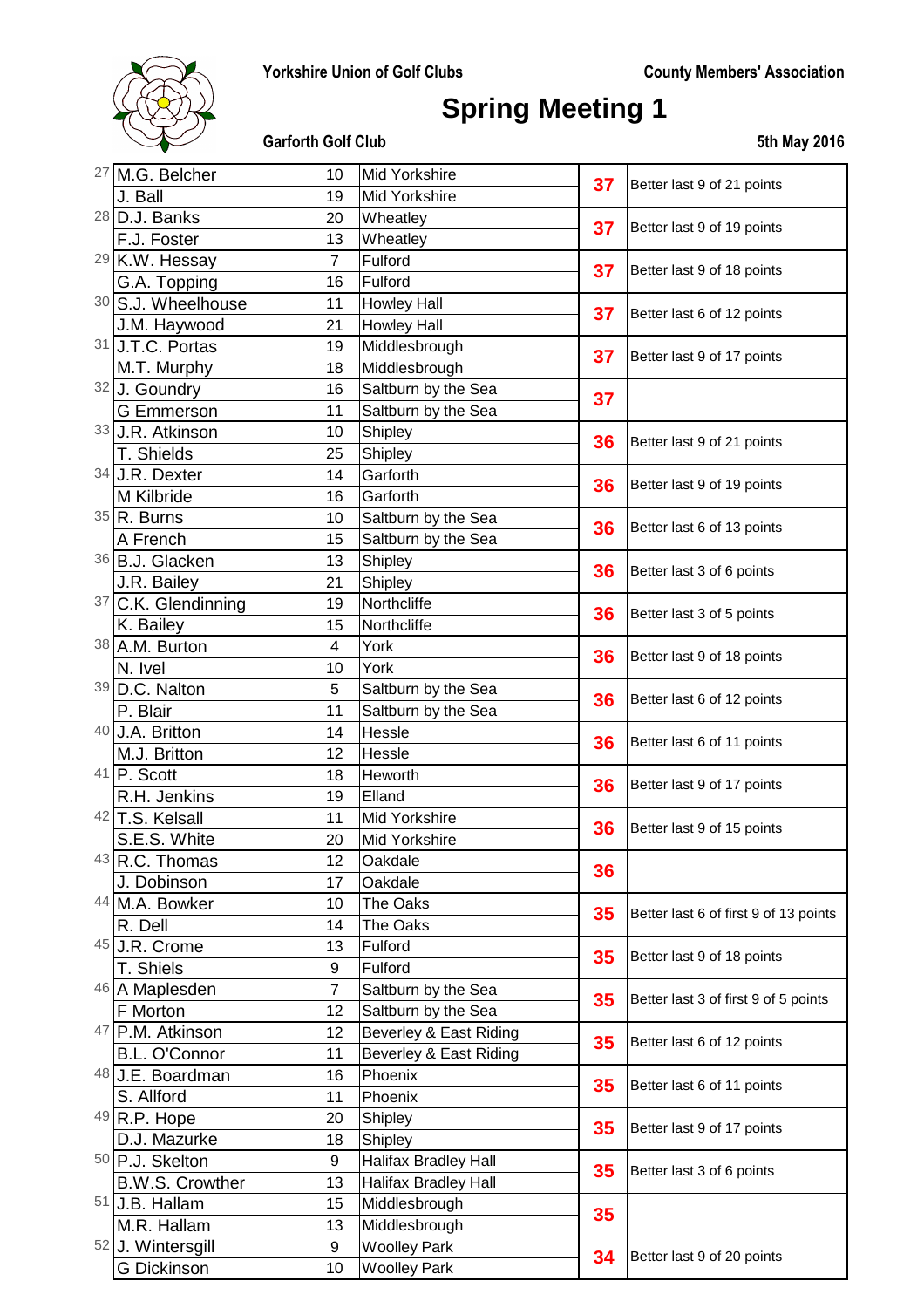

# **Spring Meeting 1**

| 53 R.N. Tattersall  | 14 | Middlesbrough            |    |                            |
|---------------------|----|--------------------------|----|----------------------------|
| P.J. Clements       | 19 | Middlesbrough            | 34 | Better last 9 of 19 points |
| 54 S. Smith         | 10 | Sandburn Hall            |    |                            |
| M.T. Pringle        | 10 | York                     | 34 | Better last 9 of 18 points |
| 55 N. Bowmer        | 17 | Wheatley                 |    |                            |
| A. Beckwith         | 21 | Wheatley                 | 34 | Better last 3 of 5 points  |
| 56 T. Hutchinson    | 11 | Selby                    |    |                            |
| I.W. Oxley          | 21 | Selby                    | 34 | Better last 9 of 17 points |
| 57 C. Brophy        | 28 | Shipley                  |    |                            |
| J.C. Midgley        | 15 | Shipley                  | 34 | Better last 9 of 16 points |
| 58 B.L. Roebuck     | 14 | Hessle                   |    |                            |
| A, Warwick          | 14 | Hessle                   | 34 | Better last 6 of 10 points |
| 59 I.R. Coombs      | 8  | Saltburn by the Sea      |    | Better last 9 of 15 points |
| N.J.A. Malone       | 13 | Saltburn by the Sea      | 34 |                            |
| 60 I.R. Binns       | 11 | <b>Dewsbury District</b> |    | Better last 6 of 11 points |
| J. Binns            | 5  | <b>Dewsbury District</b> | 34 |                            |
| 61 S.B. Slater      | 15 | Wheatley                 |    |                            |
| J. Moore            | 24 | Wheatley                 | 34 | Better last 9 of 14 points |
| 62 N.J. Desourdy    | 18 | Wheatley                 |    |                            |
| T. Grierson         | 21 | Wheatley                 | 34 |                            |
| 63 D. Edwards       | 17 | Middlesbrough            |    | Better last 9 of 19 points |
| F. Burnside         | 16 | Middlesbrough            | 33 |                            |
| 64 S. Brierley      | 9  | <b>Crosland Heath</b>    |    | Better last 6 of 14 points |
| P. Crossley         | 12 | <b>Crosland Heath</b>    | 33 |                            |
| 65 A.C. Wallis      | 9  | <b>Crosland Heath</b>    |    |                            |
| S. Hitchenor        | 9  | <b>Crosland Heath</b>    | 33 | Better last 9 of 17 points |
| 66 R.J. Oldfield    | 9  | <b>Woolley Park</b>      |    |                            |
| I.R. Townend        | 14 | <b>Woolley Park</b>      | 33 | Better last 6 of 11 points |
| 67 A. Parker        | 21 | Ben Rhydding             |    | Better last 9 of 16 points |
| S.D. Brown          | 17 | Ben Rhydding             | 33 |                            |
| 68 J.T. Clarkson    | 21 | Scarcroft                |    |                            |
| C.H. Reynolds       | 17 | Scarcroft                | 33 | Better last 9 of 15 points |
| 69 S.H. Brook       | 18 | Shipley                  | 33 | Better last 3 of 6 points  |
| M.J. Lofthouse      | 21 | Keighley                 |    |                            |
| 70 J.J. Hall        | 13 | Hornsea                  | 33 |                            |
| G.S. Duncan         | 16 | Beverley & East Riding   |    |                            |
| 71 R. Dyas          | 17 | Wheatley                 | 32 | Better last 9 of 18 points |
| A.T. Whitehouse     | 12 | Wheatley                 |    |                            |
| $72$ B.W. Hughes    | 11 | Fulford                  | 32 | Better last 9 of 17 points |
| D. Mizon            | 16 | Fulford                  |    |                            |
| 73 G. West          | 6  | <b>Tankersley Park</b>   | 32 |                            |
| I. Goulding         | 17 | <b>Tankersley Park</b>   |    |                            |
| $74$ C.R. Turner    | 13 | Saltburn by the Sea      | 31 | Better last 9 of 17 points |
| B. Hodgson          | 8  | Saltburn by the Sea      |    |                            |
| 75 W.A. Mutch       | 19 | Moortown                 | 31 | Better last 9 of 16 points |
| D. Birch            | 6  | Moortown                 |    |                            |
| 76 J.W. Greenhow    | 18 | Selby                    | 31 | Better last 6 of 12 points |
| J.C. Railton        | 15 | Selby                    |    |                            |
| 77 K.C. Fitzmaurice | 13 | Fulford                  |    | Better last 9 of 15 points |
| M.J. McLeod         | 16 | <b>Forest of Galtres</b> | 31 |                            |
| 78 P. Jones         | 27 | Shipley                  | 31 | Better last 6 of 10 points |
| A.E. Townsend       | 22 | Shipley                  |    |                            |